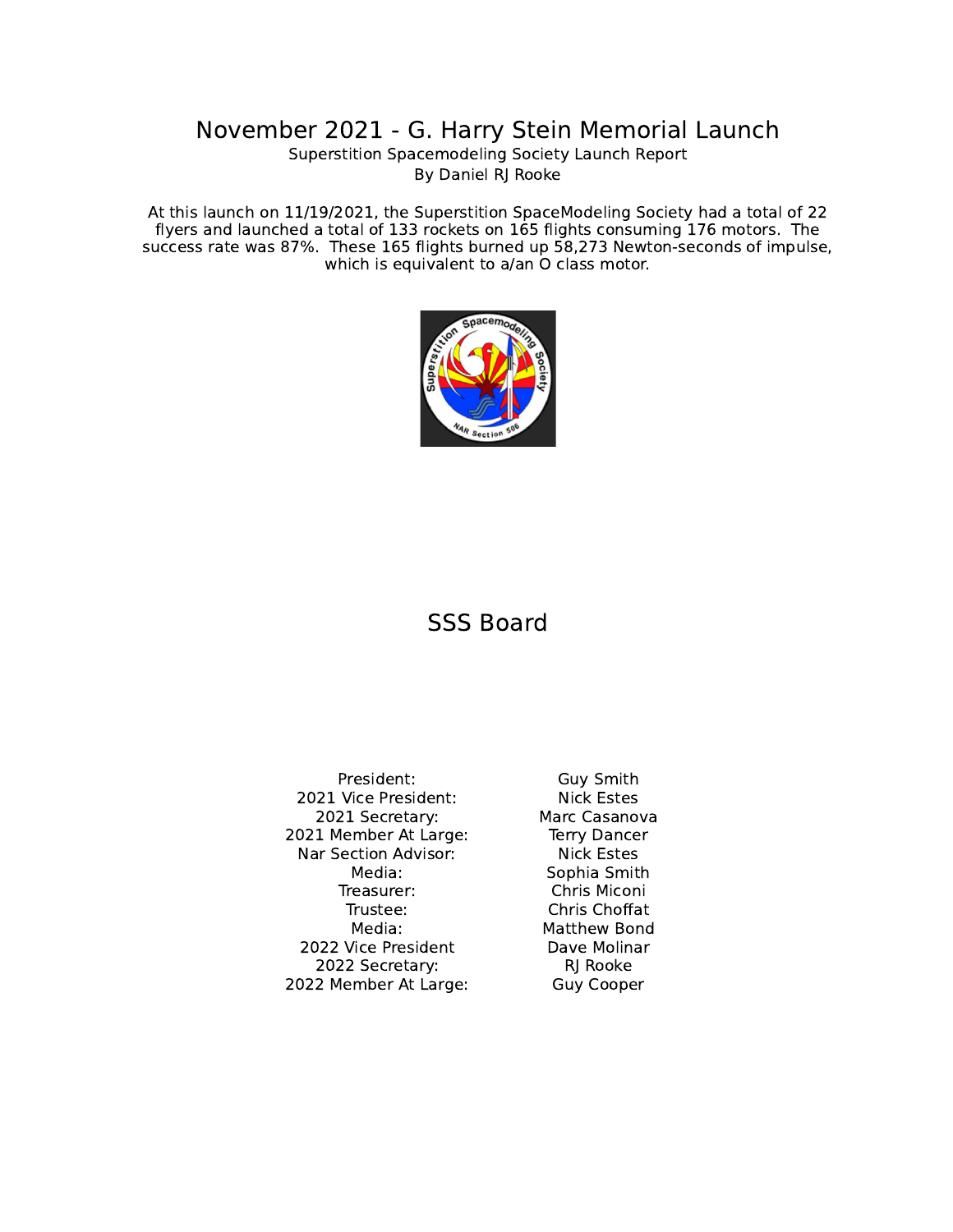

Flight Certification Level Distribution



| Level | Count |
|-------|-------|
|       | 121   |
|       | 27    |
|       | 14    |
|       |       |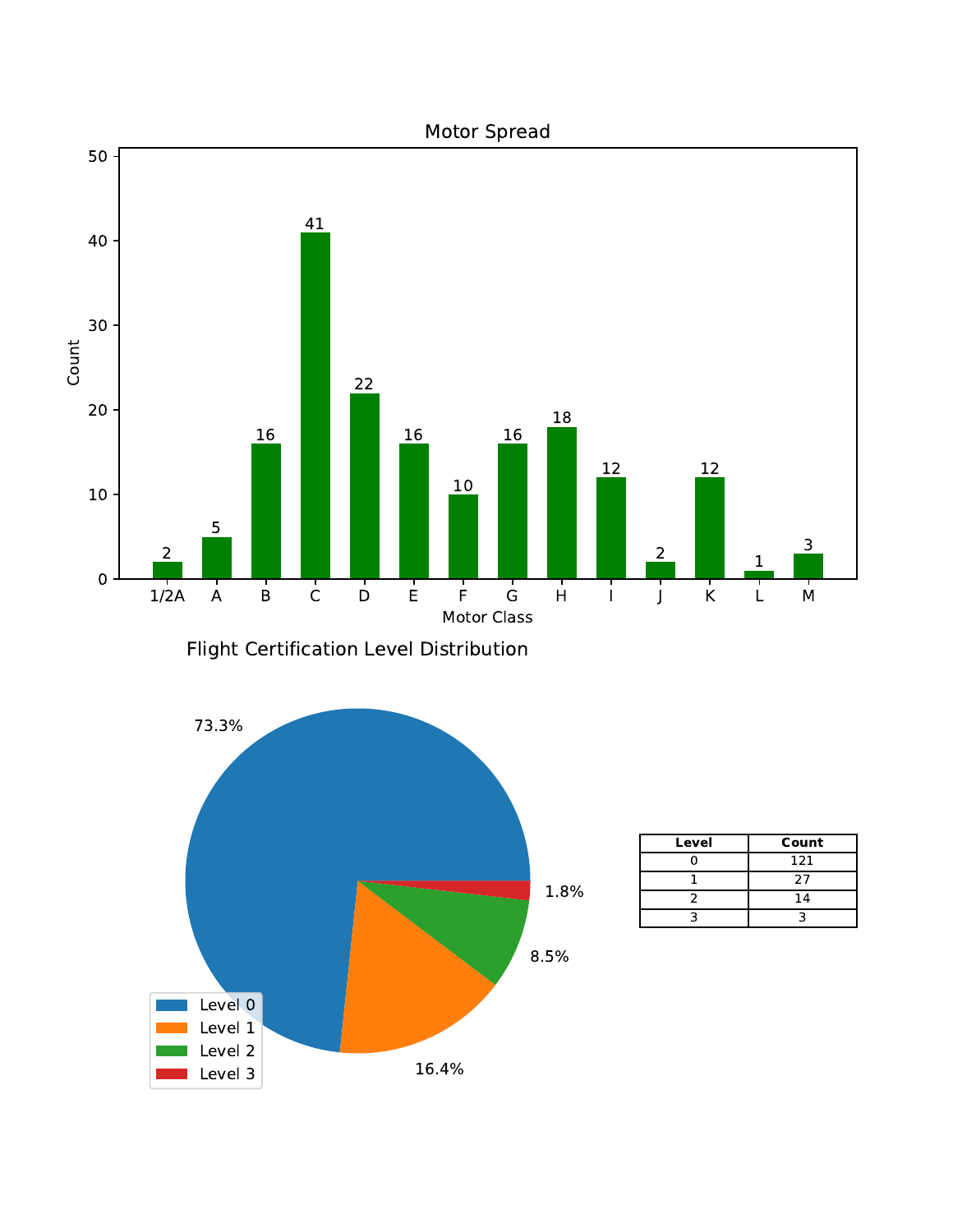A complete list of flyers showing each rocket flown is shown below. If your handwriting sucks, the club is not responsible for the emotional trauma caused by misspelled names:

| <b>Last Name</b> | <b>First Name</b> | Rocket Name                 | <b>Cert Flight</b> | <b>Results</b> | <b>Motor Count</b> | <b>Total Impulse</b> |
|------------------|-------------------|-----------------------------|--------------------|----------------|--------------------|----------------------|
| Adams            | Tyler             | Initiator                   |                    | Good           | $\mathbf{1}$       | 100                  |
| Bell             | Wyatt             | Warlock                     |                    | Good           | $\mathbf{1}$       | 1161                 |
| Bell             | Wyatt             | Cromulon                    |                    | Good           | $\mathbf{1}$       | 1789                 |
| Bell             | Wyatt             | Athena                      |                    | Good           | $\mathbf{1}$       | 607                  |
| Benke            | Amanda            | Wind Mill                   |                    | Good           | 2                  | 18                   |
| Benke            | Audrey            | Tle Dogler                  |                    | Good           | $\mathbf{1}$       | 9                    |
| Benke            | Audrey            | Rainbow of Doom             |                    | Not Good       | $\mathbf{1}$       | 9                    |
| Benke            | Audrey            | Mtn Dew Code Red            |                    | Good           | $\mathbf{1}$       | 5                    |
| Benke            | Audrey            | Snow Core                   |                    | Good           | $\mathbf{1}$       | 5                    |
| Benke            | Audrey            | CFX-6 Footer                |                    | Good           | $\mathbf{1}$       | 17                   |
| Benke            | Audrey            | Snow Cone                   |                    | Good           | $\mathbf{1}$       | 5                    |
| Benke            | Audrey            | Dasher                      |                    | Good           | $\mathbf{1}$       | 14                   |
| Benke            | Audrey            | Octo-copter                 |                    | Not Good       | $\mathbf{1}$       | 14                   |
| Benke            | Berry             | Baby Bertha                 |                    | Good           | $\mathbf{1}$       | 9                    |
| Benke            | Joe               | Checkmate                   |                    | Good           | $\mathbf{1}$       | 52                   |
| Benke            | Luke              | <b>AGM Pike</b>             |                    | Good           | $\mathbf{1}$       | 166                  |
| Benke            | Luke              | Goblin 5                    |                    | Good           | $\mathbf{1}$       | 2437                 |
| Bond             | Matt              | I don't know                |                    | Good           | $\mathbf{1}$       | 9                    |
| Bond             | Matt              | Sport                       |                    | Good           | $\mathbf{1}$       | 9                    |
| Bond             | Matt              | <b>Big Daddy</b>            |                    | Good           | $\mathbf{1}$       | 17                   |
| Bond             | Matt              | <b>WTF Deez Nuts</b>        |                    | Good           | $\mathbf{1}$       | 12                   |
| Bond             | Matt              | Baby Bertha                 |                    |                | $\mathbf{1}$       | 9                    |
| <b>Buessing</b>  | Robert            | Rocket 1 Version 2          |                    | Good           | $\mathbf{1}$       | 163                  |
| Casanova         | Marc              | Rocinante                   |                    | Good           | $\mathbf{1}$       | 8089                 |
| Choffat          | Chris             | UFO Spool - Two part return |                    | Good           | $\mathbf{1}$       | 124                  |
| Choffat          | Chris             | Leviathan Barber Pole       |                    | Good           | $\mathbf{1}$       | 120                  |
| Choffat          | Chris             | Leviathon                   |                    | Good           | $\mathbf{1}$       | 120                  |
| Choffat          | Chris             | Colonial Viper scratch      |                    | Good           | $\mathbf{1}$       | 20                   |
| Choffat          | Chris             | Der Red Max                 |                    | Good           | $\mathbf{1}$       | 120                  |
| Comfort          | Wayne             | <b>Big Bad Dog</b>          |                    | Good           | $\mathbf{1}$       | 1994                 |
| Comfort          | Wayne             | Avalanche                   |                    | Good           | $\mathbf{1}$       | 1539                 |
| Comfort          | Wayne             | FireFlyer                   |                    | Good           | $\mathbf{1}$       | 658                  |
| Cooper           | Guy               | Flicker                     |                    | Good           | $\mathbf{1}$       | 5                    |
| Cooper           | Guy               | Dark Zero                   |                    | Good           | $\mathbf{1}$       | 9                    |
| Cooper           | Guy               | Some Dumb thing or other    |                    | Good           | $\mathbf 1$        | 9                    |
| Cooper           | Guy               | Mk-109 Stingray             |                    | Good           | $\mathbf{1}$       | 9                    |
| Cooper           | Guy               | Dark Star                   |                    | Good           | 1                  | 9                    |
| Cooper           | Guy               | Red Ranger                  |                    | Good           | $\mathbf{1}$       | 17                   |
| Cooper           | Guy               | Expedition 1                |                    | Good           | $\mathbf{1}$       | 9                    |
| Cooper           | Guy               | Deep Space Explorer         |                    | Good           | $\mathbf{1}$       | 9                    |
| Cooper           | Guy               | Navajo AGM                  |                    | Good           | $\overline{2}$     | 18                   |
| Cooper           | Guy               | Deep Space Explorer         |                    | Good           | $\mathbf{1}$       | 9                    |
| Cooper           | Guy               | Red Ranger                  |                    | Good           | $\mathbf{1}$       | 17                   |
| Cooper           | Guy & Linda       | Flicker                     |                    | Good           | $\mathbf{1}$       | 9                    |
| Cooper           | Linda             | Fractured                   |                    | Good           | $\mathbf{1}$       | 5                    |
| Cooper           | Linda             | Journey                     |                    | Good           | $\mathbf{1}$       | 5                    |
| Cooper           | Linda             | Fivestorm                   |                    | Good           | $\mathbf{1}$       | 5                    |
| Cooper           | Linda             | Chiller                     |                    | Good           | $\mathbf{1}$       | 9                    |
| Cooper           | Linda             | Tigres                      |                    | Good           | $\mathbf{1}$       | 9                    |
| Dancer           | Terry             | FireFlyer                   |                    | Good           | $\mathbf{1}$       | 1762                 |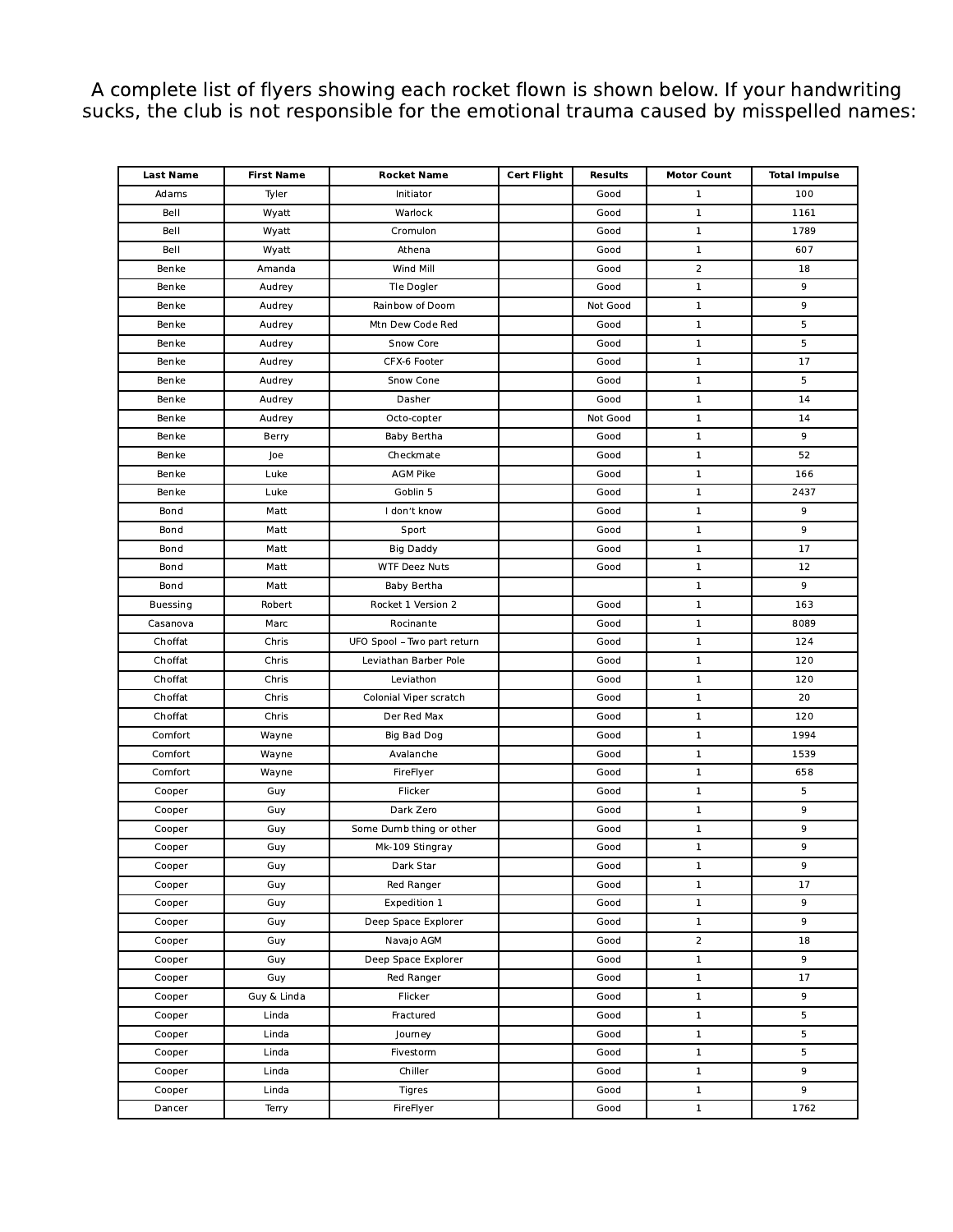| <b>Last Name</b> | <b>First Name</b> | <b>Rocket Name</b>            | <b>Cert Flight</b> | <b>Results</b> | <b>Motor Count</b> | <b>Total Impulse</b> |
|------------------|-------------------|-------------------------------|--------------------|----------------|--------------------|----------------------|
| Ellis            | Chad              | Sumo                          |                    | Goog           | $\mathbf 1$        | 166                  |
| Ellis            | Chad              | <b>Big Daddy</b>              |                    | Good           | $\mathbf 1$        | 17                   |
| Ellis            | Chad              | Miss Riley                    |                    | Good           | $\mathbf 1$        | 338                  |
| Ellis            | Chad              | Sumo                          |                    | Good           | $\mathbf 1$        | 166                  |
| Ellis            | Chad              | My Daddy                      |                    | Good           | $\mathbf 1$        | 17                   |
| Ellis            | Chad              | Sun Devil ASU                 |                    | Good           | $\mathbf 1$        | 166                  |
| Fillmore         | Jeffrey           | La Rossa                      |                    | Not Good       | $\mathbf 1$        | 91                   |
| Fillmore         | Jeffrey           | La Rossa                      |                    | Not Good       | $\mathbf 1$        | 91                   |
| Fillmore         | Jeffrey           | Apogee Zephyr                 | $\mathbf{1}$       | Not Good       | $\mathbf 1$        | 233                  |
| Fillmore         | Sam               | Firebird                      |                    | Good           | $\mathbf 1$        | 9                    |
| Fillmore         | Sam               | Pepe the frog - lord of death |                    | Good           | $\mathbf 1$        | 5                    |
| Fillmore         | Sam               | <b>Silver Arrow</b>           |                    | Good           | $\mathbf 1$        | 9                    |
| Fillmore         | Sam               | Firebird                      |                    | Good           | $\mathbf 1$        | 9                    |
| Fillmore         | Sam               | Silver Arrow                  |                    | Good           | $\mathbf 1$        | 9                    |
| Fillmore         | Steve             | <b>Bumble Bee</b>             |                    | Good           | $\mathbf 1$        | 5                    |
| Fillmore         | Steve             | Da Bomb                       |                    | Not Good       | $\mathbf 1$        | 9                    |
| Fillmore         | Steve             | Joe Mama                      |                    | Not Good       | $\mathbf 1$        | 5                    |
| Fillmore         | Steve             | <b>Bumble Bee</b>             |                    | Good           | $\mathbf 1$        | 5                    |
| Fillmore         | Steve             | <b>Bumble Bee</b>             |                    | Good           | $\mathbf 1$        | $\overline{2}$       |
| Greiner          | Dylan             | Sentinel                      |                    |                | $\mathbf 1$        | 20                   |
| Greiner          | Dylan             | White Wolf                    |                    | Good           | $\mathbf 1$        | 80                   |
| Greiner          | Dylan             | Funky Cool-Spool              |                    | Good           | $\mathbf 1$        | 120                  |
| Greiner          | Dylan             | Mercury Redstone              |                    | Not Good       | $\mathbf 1$        | 8                    |
| Greiner          | Dylan             | Ranger                        |                    | Good           | $\mathbf 1$        | 17                   |
| Greiner          | Dylan             | White Wolf                    |                    | Good           | $\mathbf 1$        | 40                   |
| Greiner          | Dylan             | Funky Cool-Spool              |                    | Not Good       | $\mathbf 1$        | 115                  |
| Happy            | Diane             | <b>Tidal Wave</b>             |                    | Good           | $\mathbf 1$        | 9                    |
| Happy            | Diane             | Crossfire ISX                 |                    | Good           | $\mathbf 1$        | 9                    |
| Happy            | Diane             | Crossfire                     |                    | Good           | $\mathbf 1$        | 9                    |
| Hartman          | Rob               | Zephyr                        |                    | Good           | $\mathbf 1$        | 50                   |
| Hartman          | Rod               | Two the Limit                 |                    | Good           | $\overline{2}$     | 100                  |
| Hodges           | Sharon            | Goblin                        |                    |                | $\mathbf 1$        | 120                  |
| Hodges           | Sharon            | DX3                           |                    | Good           | $\mathbf 1$        | 2856                 |
| Hodges           | Sharon            | Jimbo Jart                    |                    | Good           | $\mathbf 1$        | 1281                 |
| Hodges           | Sharon            | Big Bad Juan                  |                    | Good           | $\mathbf 1$        | 1596                 |
| Jenkins          | Chase             | King Crimson                  |                    | Good           | $\mathbf 1$        | 261                  |
| Jenkins          | Dennis            | Lotus Micro                   |                    | Good           | ı                  | 110                  |
| Jenkins          | Dennis            | The Wolf                      |                    | Good           | $\mathbf 1$        | 55                   |
| Jenkins          | Dennis            | Orange Head                   |                    | Not Good       | $\mathbf 1$        | 27                   |
| Jenkins          | Dennis            | E-20 Domain                   |                    | Good           | $\mathbf 1$        | 17                   |
| Kelly            | Liam              | New Rocket Ship Chiller       |                    | Good           | $\mathbf 1$        | 5                    |
| Kelly            | Liam              | (My rocket ship) Super Shot   |                    | Good           | $\mathbf 1$        | 5                    |
| Kelly            | Liam              | New Rocket Ship Chiller       |                    | Good           | $\mathbf 1$        | 5                    |
| Kim              | Irene & Rosalind  | <b>GFG Love Angel</b>         |                    | Not Good       | $\mathbf 1$        | 5                    |
| Kovalcik         | Bob               | Upscale Arcon-Hi              |                    | Good           | $\overline{2}$     | 44                   |
| Kovalcik         | Bob               | Galaxy                        |                    | Good           | $\overline{2}$     | 26                   |
| Kovalcik         | Bob               | Defender Mk II                |                    | Good           | $\mathbf 1$        | 40                   |
| Kovalcik         | Bob               | Falcon                        |                    | Good           | $\mathbf 1$        | 166                  |
| Matyck           | Aaron             |                               | $\mathbf{1}$       | Good           | $\mathbf{1}$       | 247                  |
| McAssey          | Jerry             | Extreme 12                    |                    | Good           | $\overline{2}$     | 34                   |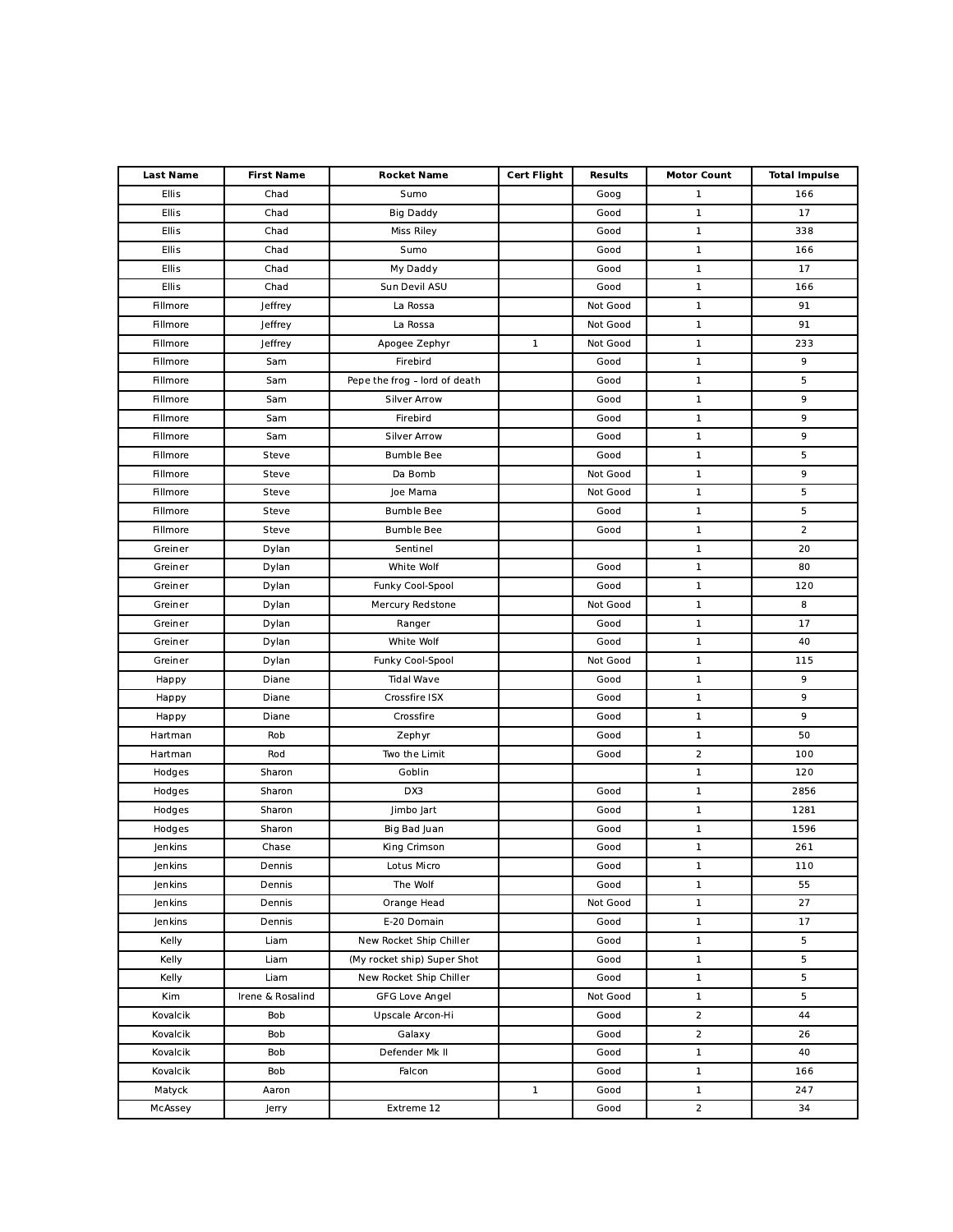| <b>Last Name</b> | <b>First Name</b> | <b>Rocket Name</b>   | <b>Cert Flight</b> | <b>Results</b> | <b>Motor Count</b> | <b>Total Impulse</b> |
|------------------|-------------------|----------------------|--------------------|----------------|--------------------|----------------------|
| McAssey          | Jerry             | Cooter               |                    | Good           | $\mathbf{1}$       | 27                   |
| McAssey          | Jerry             | Renegade D           |                    | Good           | $\mathbf 1$        | 27                   |
| McAssey          | Jerry             | Russian Rocket       |                    | Good           | $\mathbf 1$        | 50                   |
| McAssey          | Jerry             | Goblin               |                    |                | $\mathbf 1$        | 351                  |
| McAssey          | Jerry             | Black Star Voyager   |                    | Good           | $\mathbf 1$        | 17                   |
| McAssey          | Jerry             | Amram Goblin         |                    |                | $\mathbf 1$        | 351                  |
| McAssey          | Jerry             | <b>Black Hornet</b>  |                    | Not Good       | $\mathbf 1$        | 14                   |
| McAssey          | Jerry             | Saturn V             |                    | Good           | $\mathbf 1$        | 80                   |
| McAssey          | Jerry             | Renegade D           |                    | Good           | $\mathbf 1$        | 41                   |
| McAsseye         | Jerry             | Amraam               |                    | Good           | $\mathbf 1$        | 351                  |
| Moore            | Robert            | <b>Blue Ninja</b>    |                    | Good           | $\mathbf 1$        | 17                   |
| Moore            | Robert            | Apogee Zephyr        |                    | Good           | $\mathbf 1$        | 440                  |
| Moore            | Robert            | Apogee Zephyr        | $\mathbf{1}$       | Good           | $\mathbf 1$        | 247                  |
| Occonell         | West              | $X-15$               |                    | Good           | $\mathbf 1$        | 9                    |
| Occonell         | West              | Eyezore              |                    | Good           | $\mathbf 1$        | 28                   |
| Occonell         | West              | Yellow Jacket 2.0    |                    | Good           | $\mathbf 1$        | 9                    |
| Occonell         | West              | Eyezore              |                    | Good           | $\mathbf 1$        | 9                    |
| Occonell         | West              | Eyezore              |                    | Good           | $\mathbf 1$        | 28                   |
| Occonell         | West              | Yellow Jacket        |                    | Not Good       | $\mathbf 1$        | 9                    |
| Occonell         | West              | Eyezore              |                    | Not Good       | $\mathbf 1$        | 28                   |
| Occonell         | West              | idk                  |                    | Not Good       | $\mathbf 1$        | $\overline{2}$       |
| Occonell         | West              | Little Orenge        |                    | Not Good       | $\mathbf 1$        | $\overline{2}$       |
| Occonell         | West              | $X-15$               |                    | Good           | $\mathbf 1$        | 9                    |
| Ox               | Berry             | Berry's Flyer        |                    | Good           | $\mathbf 1$        | 80                   |
| Parker           | Kevin             |                      |                    | Good           | $\mathbf 1$        | 27                   |
| Parker           | Kevin             | 36 Double D          |                    | Good           | $\mathbf 2$        | 34                   |
| Rath             | Brandon           | Lets Go Brandon      |                    | Good           | $\mathbf 1$        | 9                    |
| Rooke            | Jaxson            | Skydive              |                    | Good           | $\mathbf 1$        | $\overline{2}$       |
| Rooke            | Jaxson            | V <sub>2</sub>       |                    | Good           | $\mathbf 1$        | 34                   |
| Rooke            | Jaxson            | Jaxson 1             |                    | Good           | $\mathbf 1$        | 52                   |
| Rooke            | Jaxson            | Jaxson 1             |                    | Good           | $\mathbf 1$        | 325                  |
| Rooke            | RJ                | #27                  |                    | Good           | $\mathbf 1$        | 7813                 |
| Rooke            | RJ                | Pershing             |                    | Good           | $\mathbf 1$        | 166                  |
| Smith            | Guy               | Diab Glo             |                    | Good           | $\mathbf 1$        | 275                  |
| Smith            | Guy               | Goblin Thumper       |                    | Not Good       | 5                  | 2914                 |
| Stafford         | Mike              | Terminator           | 3                  | Good           | $\mathbf 1$        | 5416                 |
| Thoman           | Ryan              | Big D                |                    | Good           | ı                  | 27                   |
| Thomsen          | Ryan              | Big D                |                    | Good           | $\mathbf 1$        | 27                   |
| Thomsen          | Ryan              | Onyx                 |                    | Good           | $\mathbf{1}$       | 120                  |
| Traicoff         | James             | Centuri Quasar Clone |                    | Good           | $\mathbf{1}$       | 5                    |
| Traicoff         | James             | SSS Viper            |                    | Good           | $\mathbf{1}$       | 129                  |
| Turner           | James             | Talon 4              |                    | Not Good       | $\mathbf{1}$       | 1539                 |
| Turner           | James             | Talon 4              |                    | Good           | $\mathbf{1}$       | 1596                 |
| Urbina           | Kevin             | Fractured            |                    | Good           | $\mathbf{1}$       | 9                    |
| Urbina           | Kevin             | <b>Bull Pup</b>      |                    | Good           | $\mathbf{1}$       | 9                    |
| Urbina           | Kevin             | Sky Fighter          |                    | Good           | $\mathbf{1}$       | 9                    |
| Urbina           | Kevin             | Mini Max             |                    | Good           | $\mathbf{1}$       | $\overline{2}$       |
| Urbina           | Kevin             | Fractured            |                    | Good           | $\mathbf{1}$       | 9                    |
| Weidhaas         | Marc              | Night Flyer          |                    | Good           | $\mathbf{1}$       | 338                  |
| Weidhaas         | Mark              | Phoenix              |                    | Good           | $\mathbf{1}$       | 2261                 |